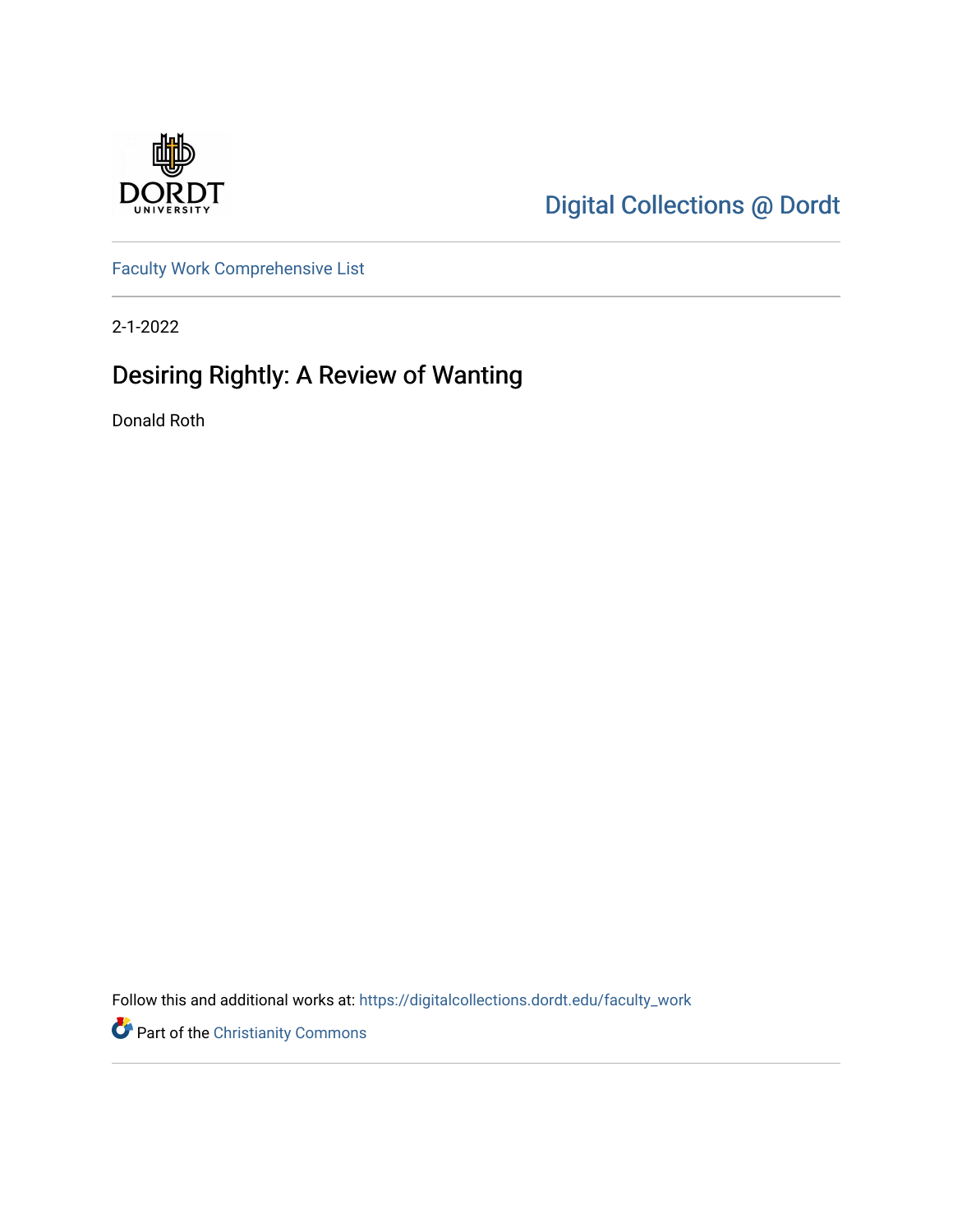# Desiring Rightly: A Review of Wanting

### Abstract

"We learn to want what we want by seeing what other people find desirable."

Posting about the book Wanting from In All Things - an online journal for critical reflection on faith, culture, art, and every ordinary-yet-graced square inch of God's creation.

<https://inallthings.org/desiring-rightly-a-review-of-wanting/>

### Keywords

In All Things, book review, Wanting, power, desire, life, Luke Burgis

# **Disciplines**

**Christianity** 

### **Comments**

[In All Things](http://inallthings.org/) is a publication of the [Andreas Center for Reformed Scholarship and Service](http://www.dordt.edu/services_support/andreas_center/) at Dordt [University](http://www.dordt.edu/).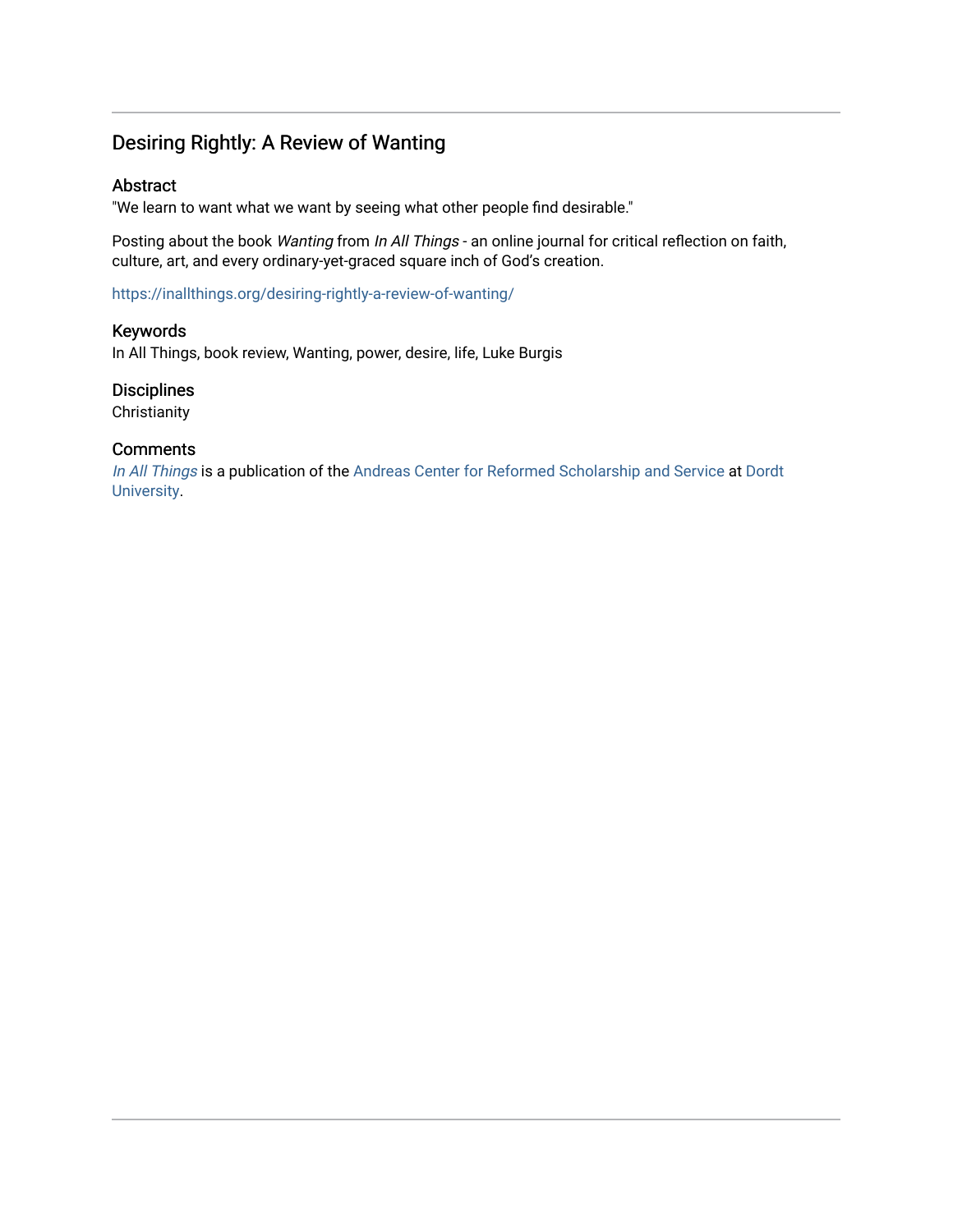# **Desiring Rightly: A Review of** *Wanting*

### **[Donald Roth](https://inallthings.org/author/donald-roth/)**

### **February 1, 2022**

**Title:** *Wanting: The Power of Mimetic Desire in Everyday Life* **Author:** Luke Burgis **Publisher:** St. Martin's Press **Publishing Date:** June 1, 2021 **Pages:** 304 (Hardcover) **ISBN:** 978-1250262486

Why do you want what you want?

We often take our desires as a given, and philosophers like James K.A. Smith argue that our desires actually make up the core of who we are, but how do we come to desire things in the first place? In his recent book, *Wanting: The Power of Mimetic Desire in Everyday Life*, Luke Burgis offers valuable insight into this question. He does this by translating the thought of philosopher René Girard into language that average people will be able to understand and apply.

Like many books that undertake the task of bringing complex thought to the masses (particularly when the author offers a range of free and paid resources to dig further), the book makes big promises. Burgis argues that "anting well, like thinking clearly, is not an ability we're born with. It's a freedom we have to earn." Then he promises that his presentation of Girard's thought will take the reader from "*Oh, sh\*t* to *Holy sh\*t*" as they start to apply these insights in their everyday lives.

Unlike many books that I've read that make such promises, Burgis delivers. While I don't have the space to unpack all the reasons why I come to that conclusion, I'll share a couple of the key insights that I think should be part of the broader Christian conversation around the way desire reaches the core of who we are.

### **Models of Desire**

The key insight into the question of "why do we want what we want" is the concept of *mimesis*. This concept is really a fancy way of saying "imitation," that is, we learn to want what we want by seeing what other people find desirable. Burgis calls these "models of desire," and he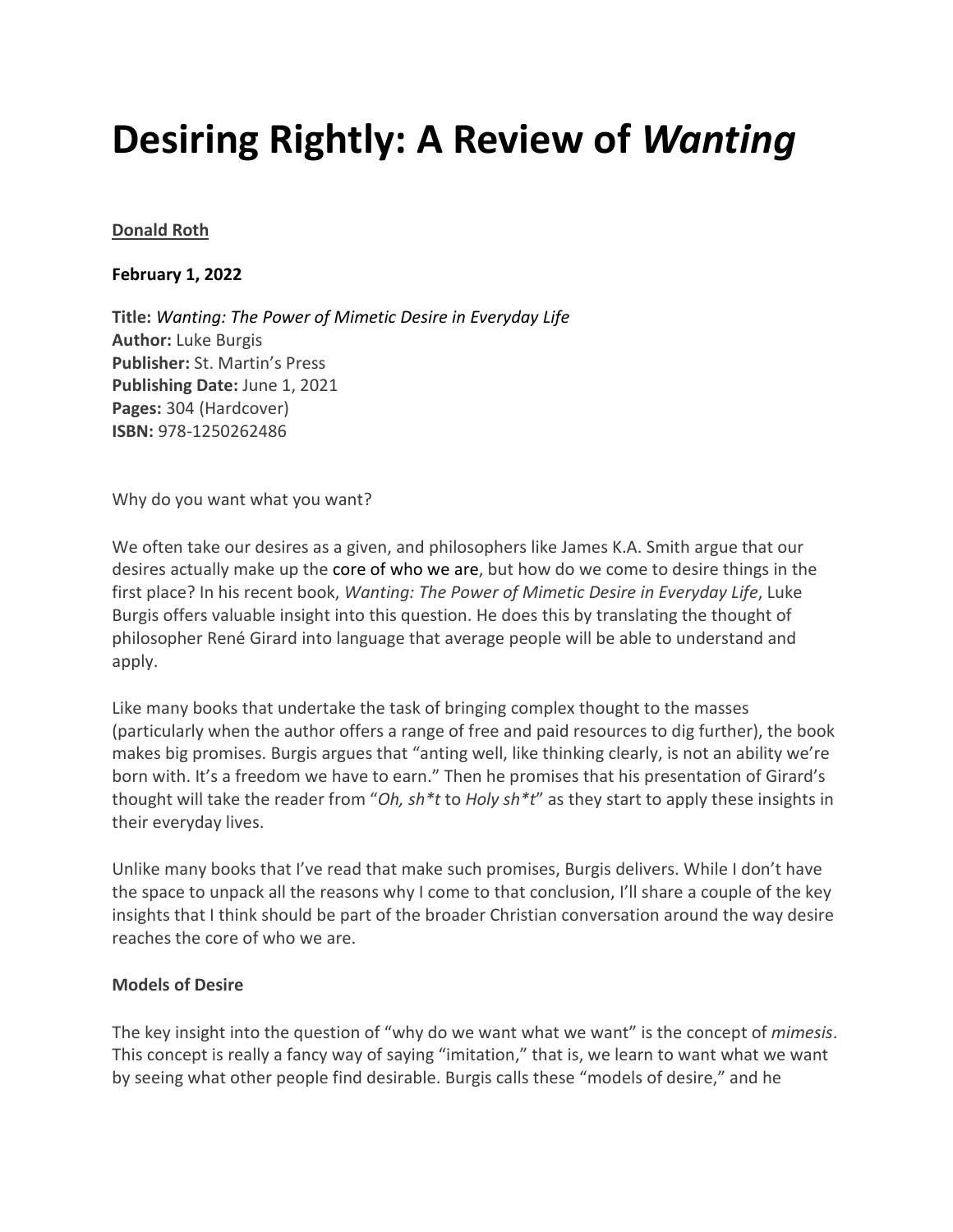contrasts this with the "Romantic Lie." That lie is the myth that our desires are autonomous or that they well up from the core of our being in some way disconnected from others.

The essential idea is that we see other people suggesting that something is desirable, and, depending on how we relate to that person, this may lead us to desire the same things. The concept is rooted in the deep inclination toward imitation that is a hallmark of humanity's remarkable social (and mental) capacities. From a Christian perspective, we could even think of this in terms of how we are inherently image-bearers. We often link this concept to certain higher capacities (e.g. reason, language, righteousness), but theologian Richard Lints argues persuasively that it is more basic than that. He links idolatry to a misdirection and inversion of our image-bearing nature away from the God we were meant to point to. In other words, we are imitators at heart.

# **Mimetic Rivalry**

*Mimesis* is more than just imitation, though, and it often has a darker side. We are not only natural imitators; we also tend to be competitive. As a parent, I think of the many times one of my kids has shown little interest in a toy until their sibling decides to start playing with it; suddenly that toy becomes one of the most desirable things in the world. This is a simple form of what Girard calls mimetic rivalry. Burgis offers a number of deeper and more serious examples, most of which end up looking like the personal reenactment of the Cold War that we often call "keeping up with the Joneses."

Burgis adds on to Girard by offering helpful phrases to conceptualize some of the conditions that might descend into mimetic rivalry. According to mimetic theory, we tend not to get into rivalry with models who are separated from us by time, space, or social sphere. Girard called this "external mediation." Burgis offers the more colorful "celebristan," that is, a mythical world where celebrities live. We can safely imitate these models of desire because we do not view ourselves as in competition with them for the objects of our desire.

When our models live inside our immediate world, the story changes. Burgis calls this world "freshmanistan," and, just like the archetypal freshman year of high school, our interaction with models in this environment is far more likely to entail competition, jealousy, and many other negative attributes.

Further complicating things, while we often openly acknowledge who we admire when we feel safely removed from the prospect of competition (celebristan), we struggle to acknowledge that imitation is part of our relationship with those we consider to be rivals (freshmanistan). In fact, it's quite possible for two rivals to view one another as mimetic models. Burgis describes this in talking about a friend who would never leave work until after his rival did. It turned out both were doing the same thing, and both of them were feeling burned out and unhappy as a result. Burgis builds on this, pointing out that social media can have this same effect, pulling all of us into freshmanistan. The grim potential in this is destructive cycles of desire that end up